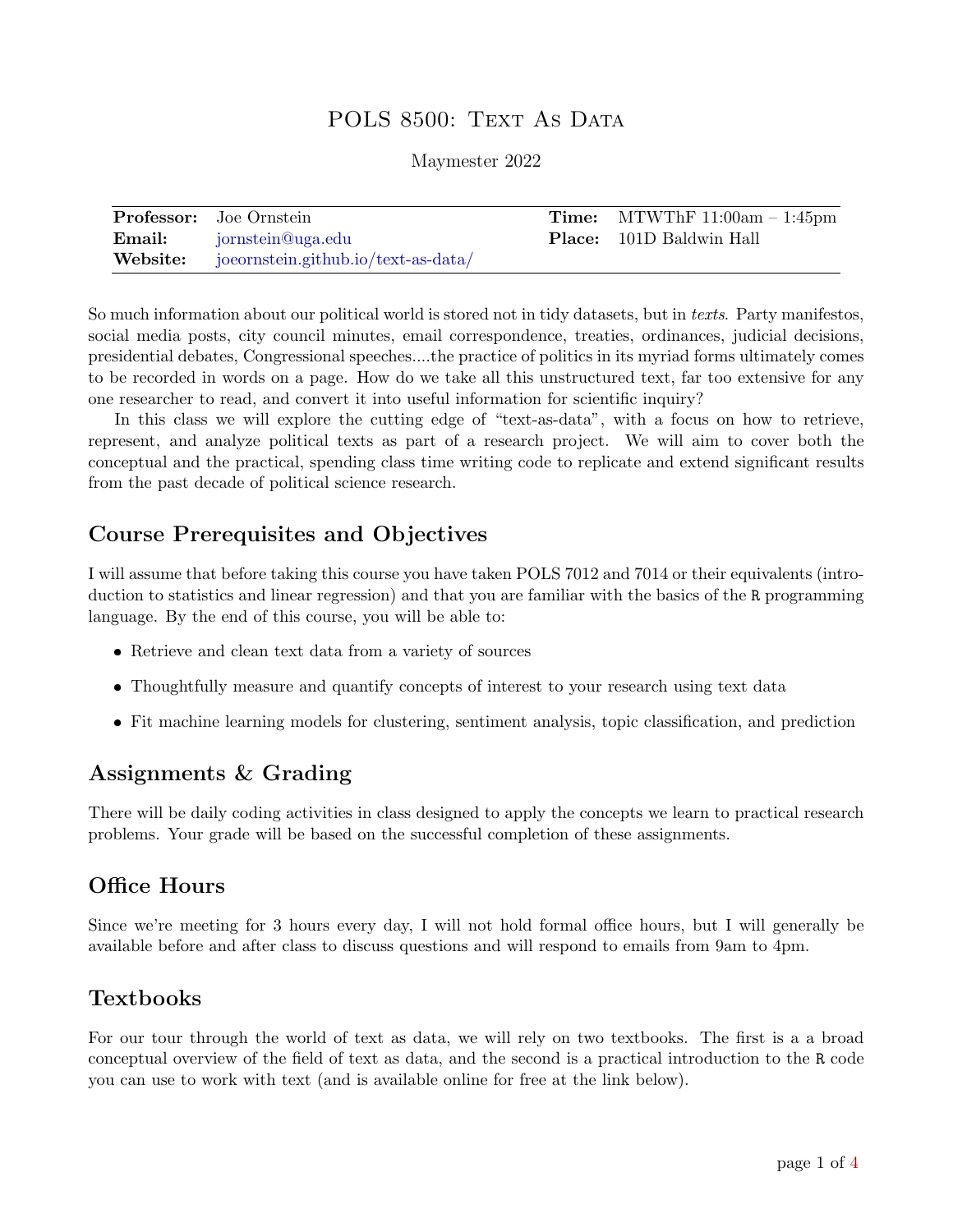- Grimmer, Justin, Brandon M. Stewart, and Margaret E. Roberts. Text As Data: A New Framework for Machine Learning and the Social Sciences. Princeton University Press, 2022.
- Silge, Julia, and David Robinson. [Text Mining with R: A Tidy Approach.](https://www.tidytextmining.com/index.html) First edition. O'Reilly, [2017.](https://www.tidytextmining.com/index.html)

# Tentative Course Outline and Readings

Please read and markup these readings before class each day.

## Day 1: Getting Started

What Are We Doing Here? A review of R and RStudio.

- GSR Chapters 1-2
- [Instructions to sign up for the Twitter API](https://joeornstein.github.io/pols-3230/week-11.html#getting-twitter-data)

### Day 2: Creating a Corpus

Where and how do we get text data? Playtime with Twitter.

- GSR Chapters 3-4
- [SR Chapter 1: Tidy Text Data](https://www.tidytextmining.com/tidytext.html)

### Day 3: The Bag of Words

What if we ignored everything we know about language and just counted the words? Would that get us anywhere?

- GSR Chapter 5
- [SR Chapter 5: Document-Term Matrices](https://www.tidytextmining.com/dtm.html)

### Day 4: Modeling The Bag of Words

Probabilistic vs. Algorithmic Models, The Federalist Papers

• GSR Chapters 6-7

## Day 5: Word Embeddings

What if words were actually just a bunch of numbers?

- GSR Chapter 8
- Rodriguez, Pedro L., and Arthur Spirling. 2021. "Word Embeddings: What Works, What Doesn't, and How to Tell the Difference for Applied Research" The Journal of Politics.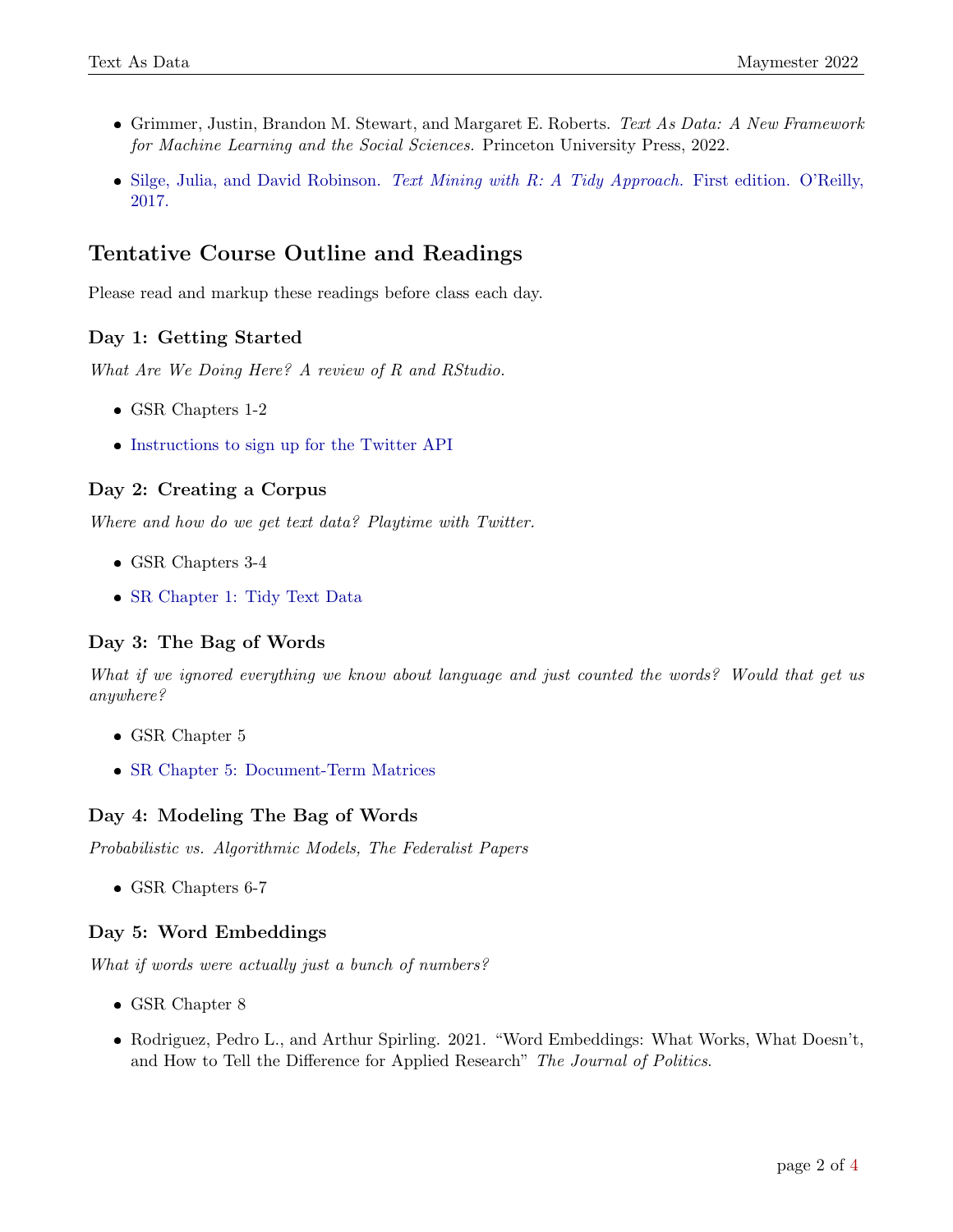### Day 6: Text Reuse

Let's take a model developed to detect plagiarism and use it to see how ideas spread in political texts over time.

- GSR Chapter 9.1
- Wilkerson, John, David Smith, and Nicholas Stramp. 2015. "Tracing the Flow of Policy Ideas in Legislatures: A Text Reuse Approach." American Journal of Political Science 59(4): 943–56.
- Jansa, Joshua M., Eric R. Hansen, and Virginia H. Gray. 2019. "Copy and Paste Lawmaking: Legislative Professionalism and Policy Reinvention in the States." American Politics Research 47(4): 739–67.

### Day 7: Clustering

What if we don't know in advance how we want to measure our concept? Can we just let the computer tell us how to categorize our text data?

- GSR Chapter 10 (Discovery)
- GSR Chapter 12 (Clustering)

### Day 8: Topic Models

Latent Dirichlet Allocation (LDA): Not Quite As Frightening As That Name Makes It Seem

- GSR Chapter 13
- [SR Chapter 6](https://www.tidytextmining.com/topicmodeling.html)

#### Day 9: Measurement

How do you know if you've done a good job measuring something?

• GSR Chapter 15

#### Day 10: Word Counting

Dictionary methods and sentiment analysis. What if we just counted up the different kinds of words in a document? Would that be a good measure?

- GSR Chapter 16
- [SR Chapter 2](https://www.tidytextmining.com/sentiment.html)

#### Day 11: Supervised Learning, Part 1

Step 1: Measure a bunch of documents by hand. Step 2: Get tired of doing it all by hand. Step 3: Ask the computer to predict how it would measure the rest of the documents if it were you. Step  $\ddot{A}$ : Profit.

• GSR Chapter 17